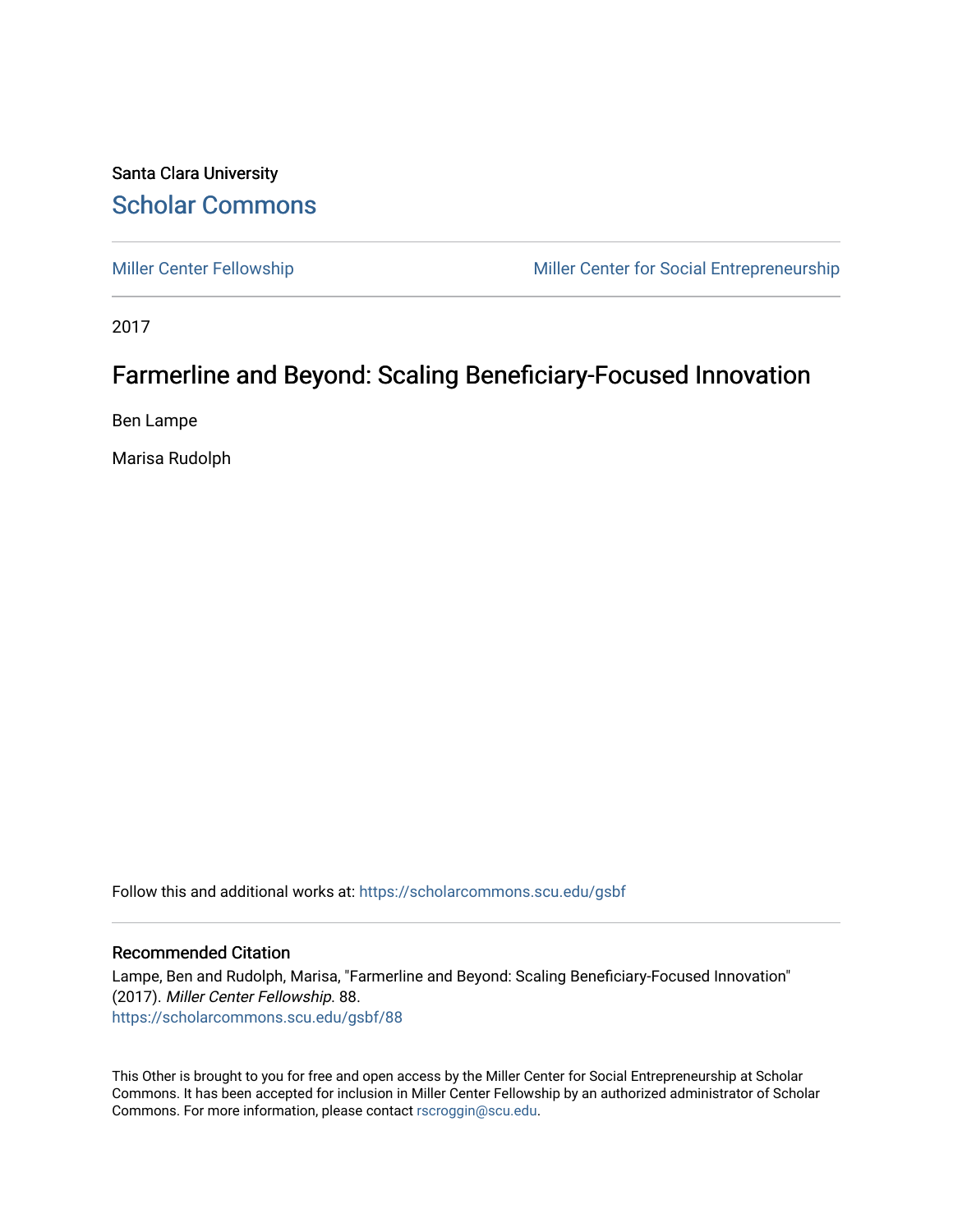

# **Farmerline and Beyond Scaling Beneficiary-Focused Innovation By Ben Lampe and Marisa Rudolph**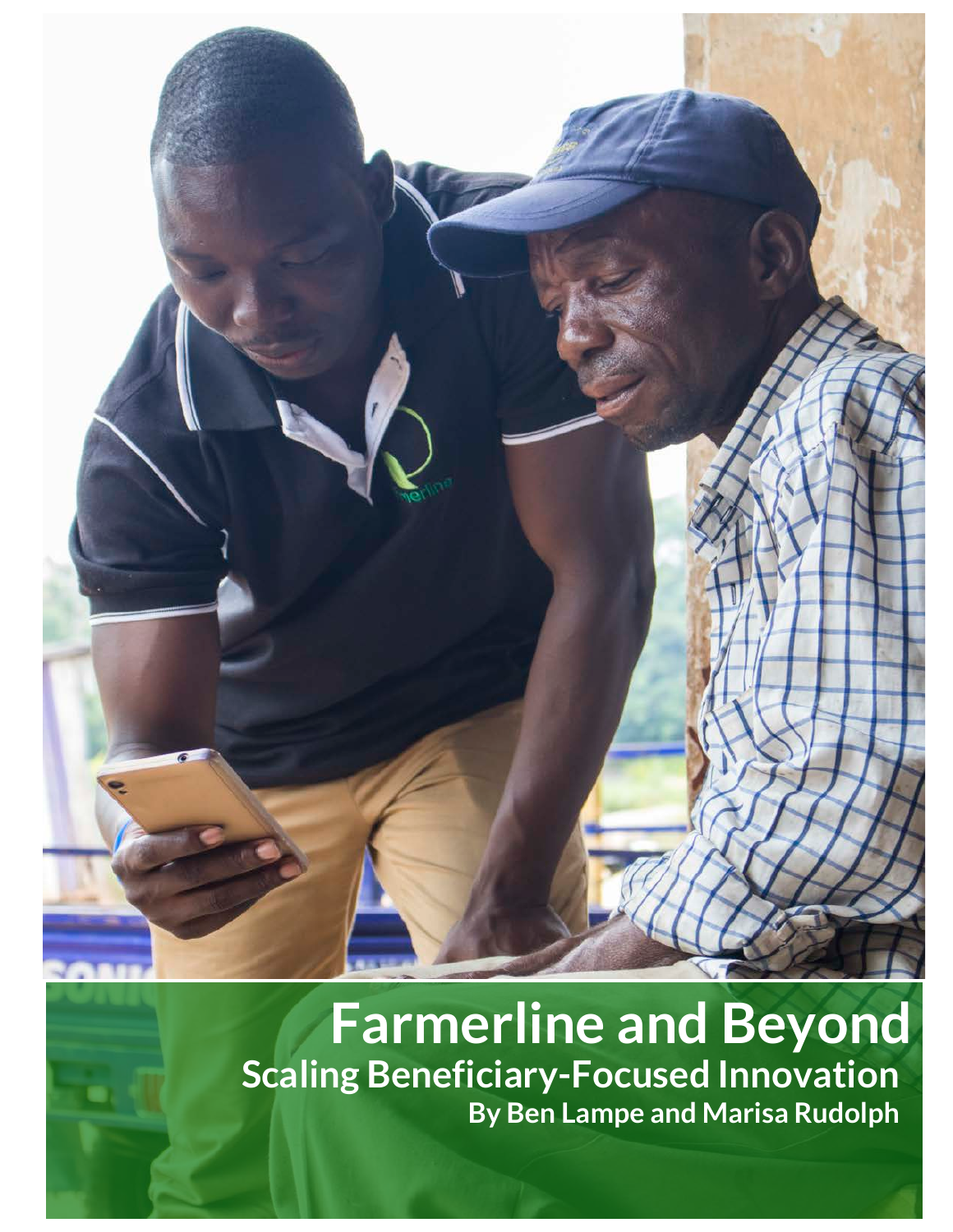

# **Introduction**



Farmerline is a technology based social enterprise in Ghana transforming smallholder farmers into successful entrepreneurs. The enterprise has developed a reputation as a prolific innovator as its voice-messaging platform has expanded to a variety of services, broadening its reach to become a leader in agricultural services in West Africa. Farmerline's key business partnerships have allowed the enterprise to reach new geographies and sectors, while it creatively builds

communication infrastructure based upon its in-depth understanding of its beneficiaries. This has allowed Farmerline to reach hundreds of thousands of farmers in the five years it has been operating.

Maintaining the trust and understanding of its beneficiaries while continuing to expand into new industries and unfamiliar geographies is key to Farmerline's success. Organizational structures, such as the farmer services team, allow Farmerline to maintain its focus on smallholder farmers as the enterprise continues to grow. The motivation for such dedication to farmers is fueled by cofounder Alloysius Attah's upbringing.

### Key Points

- Farmerline is a central node in West African agricultural innovation
- Direct beneficiary connection allows Farmerline to create a platform with inherent value
- Rapid innovation and piloting gives Farmerline's services board and ever-expanding appeal.

When he was five years old, Alloysius moved from the city to rural Ghana to live with his aunt. For fifteen years, he accompanied his aunt to her 2-acre farm and learned, first hand, the challenges smallholder farmers face. Alloysius gained





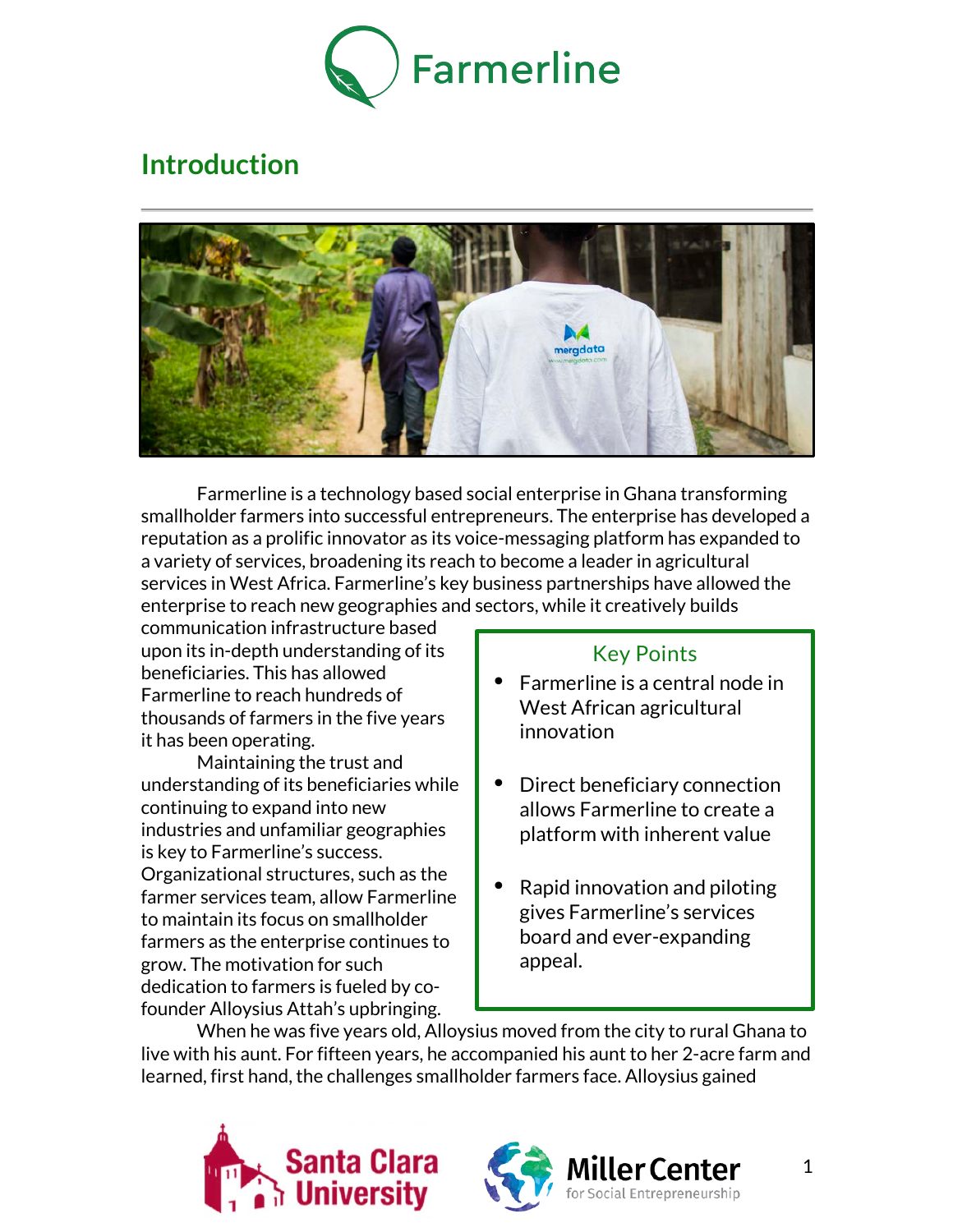

admission to Kwame Nkrumah University of Science and Technology (KNUST) in Kumasi, where he learned to use a computer and started his first business—an online student photography company called Alloyworld. In his final year of university, Alloysius decided to shift his entrepreneurial focus from students to smallholder farmers like his aunt, generating the idea for Farmerline LTD. with

fellow student Emmanuel O Addai. Inspired by his years of experience in his aunt's fields, Alloysius decided to tackle the challenges faced by smallholder farmers in Ghana.

This unique blend of agricultural and technological experience allowed Alloysius and the Farmerline team to develop technological solutions aimed at transforming smallholder farmers into successful entrepreneurs by increasing their productivity through access to information, inputs, and resources. Over the past five years Farmerline has grown tremendously with Alloysius leading the charge, landing himself on Forbes Africa's 30 under 30 list. Farmerline has been recognized with numerous social entrepreneurship awards, including the



SEED Award for innovation by locally led sustainable development enterprises. Farmerline's beneficiary focus, stemming from Alloysius' own experiences, positions it as a central node within West Africa's evolving agribusiness sector. Because almost fifty percent of the Ghanaian economy stems from agriculture, the sheer size of the agricultural economy provides opportunities to leverage Farmerline's intimate knowledge of farmer's needs, creating monetary and social value for farmers and other partners.

## **Serving Farmers**

Farmerline's main connection to its beneficiaries is the farmer services team, which visits rural communities near its Kumasi headquarters at least twice per week. Using existing community-based agents as their main points of contact, the farmer services team sets up community meetings to talk with farmers, inform them of Farmerline's services, and pilot the numerous programs Farmerline is developing at any given time. By maintaining a consistent presence among the communities it serves, Farmerline is able to accurately assess the needs and values of its beneficiaries. This mutual understanding guides Farmerline in reducing the





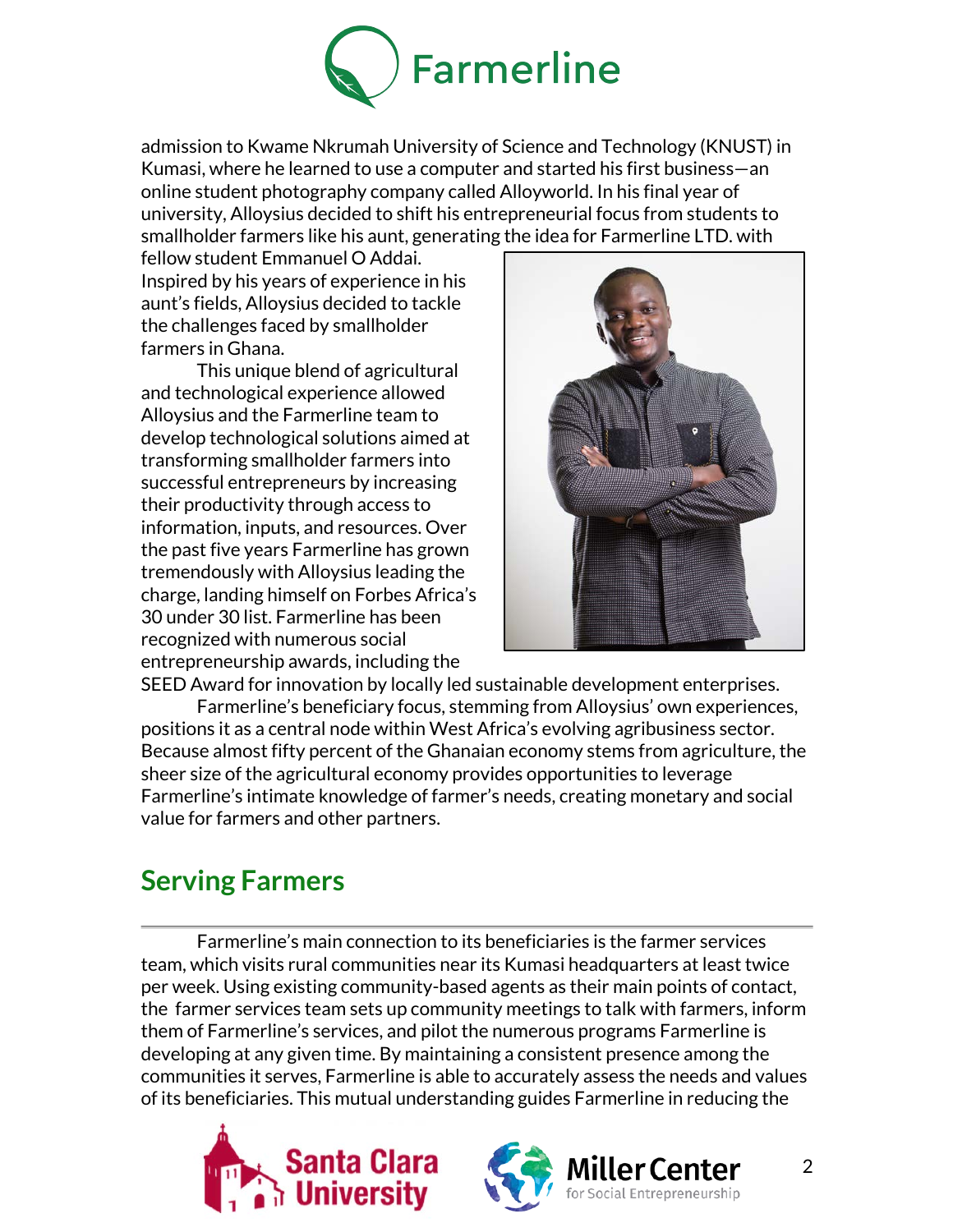

burden of technological adoption on the farmers while equipping them with the tools to become successful entrepreneurs. In addition to feedback on current offerings, the attention farmer services pays to smallholder farmers has guided Farmerline in the development of a variety of innovations. Each new innovation leverages simple technologies to offer farmers previously unobtainable resources. By improving the quality of farmers' raw products through education and

#### Paytime Loans

Farmerline created the Paytime loan service to make financial resources more readily available to farmers. Farmers are provided fungicides and herbicides during the growing season and begin repayment 2-4 months later, after harvesting. The Paytime app tracks loan repayment, and integrates biometrics like voice and fingerprint recognition to increase credibility and remove the literacy-related issues surrounding contracts. This combination of a harvest-based timeline and biometric accountability provides valuable financial resources where they were previously unavailable.

innovation, Farmerline drives progress through the entire supply chain. In an effort to extend capital to farmers, Farmerline created a Paytime loan



**Figure 1: Close beneficiary connections directs** Farmerline's development, creating a platform that **partners** value and help expand

partner communities. This enables the widespread availability of microcredit for economically disenfranchised individuals. The farmer services team runs pilots like the input loan program in Farmerline's partner communities to ensure financial viability and validate impact. Additionally, the pilots allow the farmer services team to gather farmer feedback to improve and guide the development of these new applications. This feedback is relayed to the software development and business development teams who run the results past the relevant partners. Once these teams and their clients

are satisfied with the results, the pilot is scaled up to reach all of Farmerline's beneficiaries.





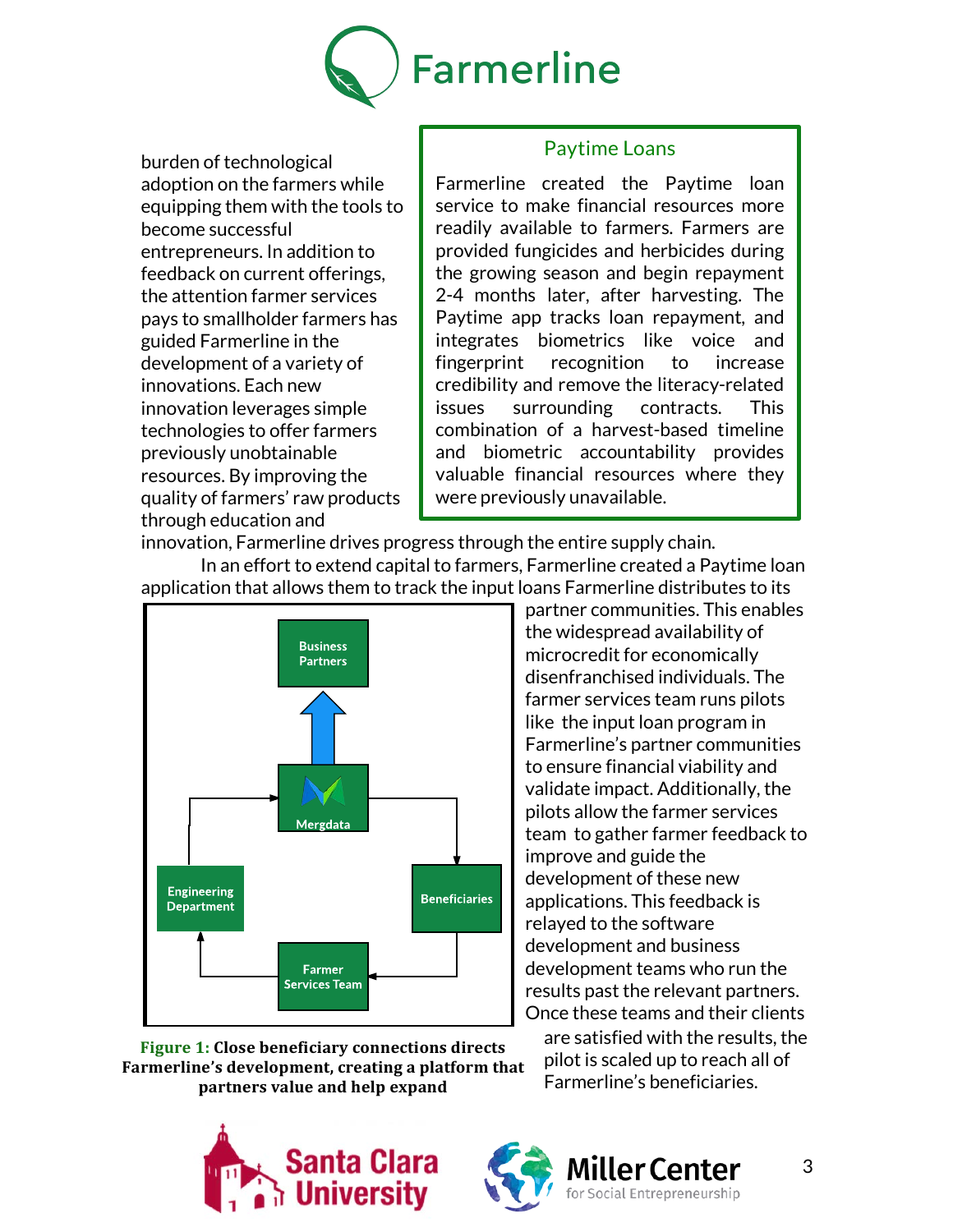

The trust Farmerline builds with smallholder farmers through the presence of its farmer services team enables the company to introduce new technologies, conduct pilots, and find success serving what is commonly considered a low-tech market. Farmerline is disrupting the current form of agricultural extension, allowing agribusinesses and farmers to benefit from the improved market.

# **Guiding Innovation**

Farmerline is intentional about ensuring this attitude of beneficiaryfocused innovation is not exclusive to the farmer services team. Every Farmerline employee, whether they are a software engineer or a corporate business associate, goes into the field at least once to connect with the farmers. In this way,



the whole company maintains an awareness of the end beneficiary and is able to communicate the impact to his or her client partners. This ensures beneficiary connection is just as important in Mergdata operations as it is within farmer services operations. Additionally, the company makes sure the information gleaned by farmer services does not remain within the farmer services group. In the afternoon, farmer services team members return from a day in the field, grab some lunch, and sit down to their desks interspersed between the desks of the engineering and business development teams. Desks are a mix of employees from each sector of the business, spread out across the Kumasi office in no particular order, and any new insights from the field are disseminated throughout the company through both formal and informal channels.

One of the more structured methods for inter-departmental communication is the weekly farmer services meetings. They are meant to track team-specific progress, but representatives from other departments, like engineering, are also in attendance to improve their own understanding of farmer needs. They share the details of the latest technology they have been working on, and both groups collaborate to guide the continued development of those new products and services. The end result is continuous cross-department





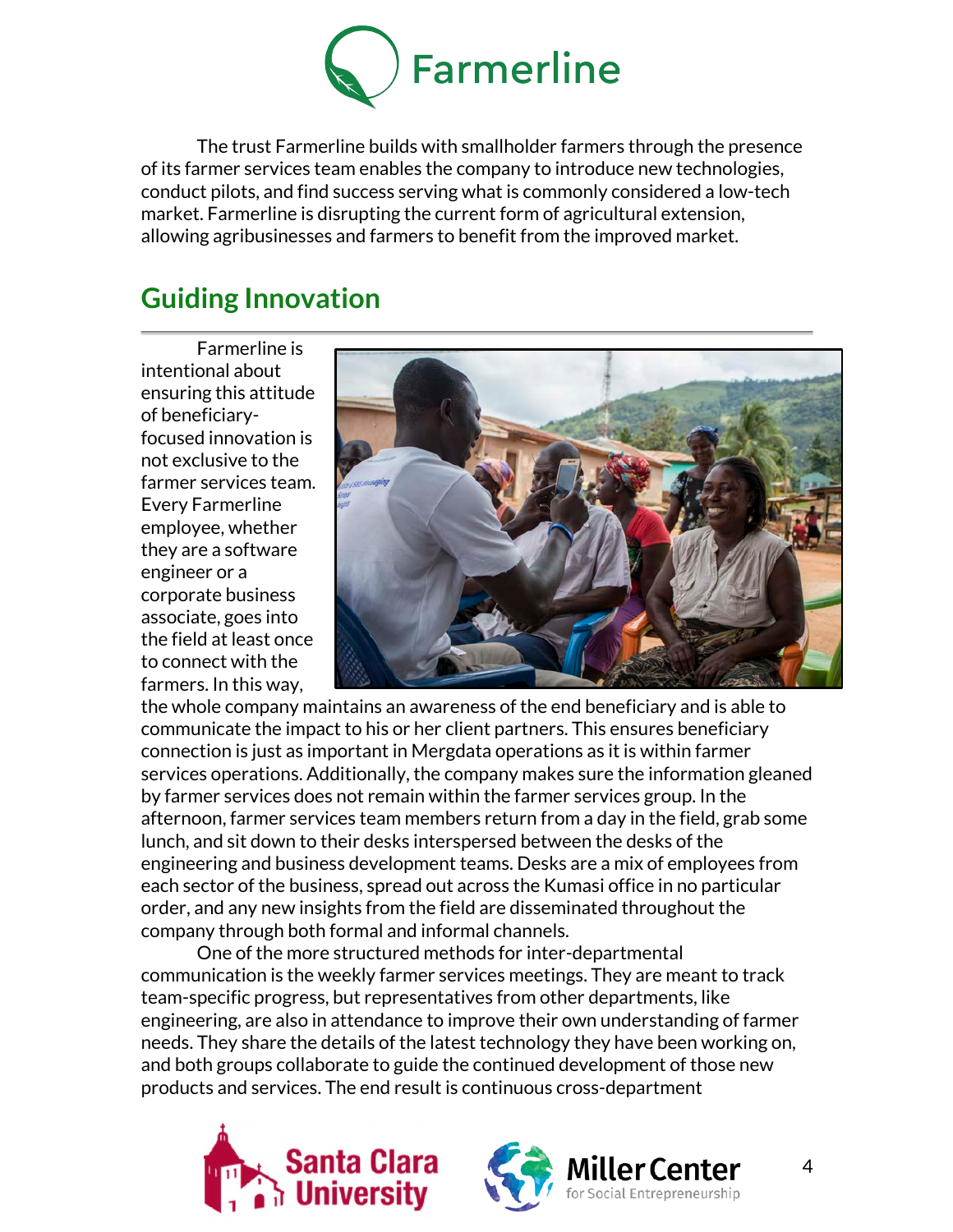

communication that focuses new development around beneficiary needs and matching solutions to partners who can effectively leverage their impact.

With farmer services providing a guiding compass, the engineering team continuously generates innovative solutions that can be incorporated into the product offering. Many ideas come from the latest technology trends, as engineers work with drones, machine learning, satellite imaging, GIS mapping, and more to find unique ways to provide value to both its farmers and partners. On a regular basis, these engineers present their latest efforts to the entire company. This provides another opportunity for input and guidance from the farmer services team, as well as feedback from other engineers and employees. They work as a group to brainstorm useful applications for farmers, their business partners, and their own internal use. The end result is a portfolio of innovative technologies and successful pilots.

The extent of Farmerline's portfolio seems to raise its own questions of sustainability: how can a small company with a single-digit number of engineers deploy, manage, and operate such a broad and diverse array of technologies? The

answer lies in its primary software offering, Mergdata. Mergdata is the flexible, modular platform that houses Farmerline's services, from voice messaging to cloud-based surveying and GIS mapping. Each of these new services is designed as a module within Mergdata, incorporating mass amounts of data and functionalities into a single flexible and extensible technology platform used by both Farmerline and its business

### Drones and Machine Learning

By flying video-equipped drones over fields, Farmerline wants to use machine learning and image processing to determine crop health and manage resources like fertilizers, insecticides, and irrigation. Farmerline has been collaborating with other organizations to use the same techniques on satellite imagery in order to provide regular updates to farmers across entire regions.

partners. When engineers begin work on a new offering, the project gets its own module that can be developed and tested. If the offering is found to be useful, it is quickly and easily incorporated into the Mergdata platform. If a partner tests an offering and finds that it does not match what they need, the engineers can easily go into the module and edit or change the functionality. This eases the burden on the engineers by creating a single platform that is both flexible and extensible in its capabilities, and it allows for scalability through licensing to business partners.



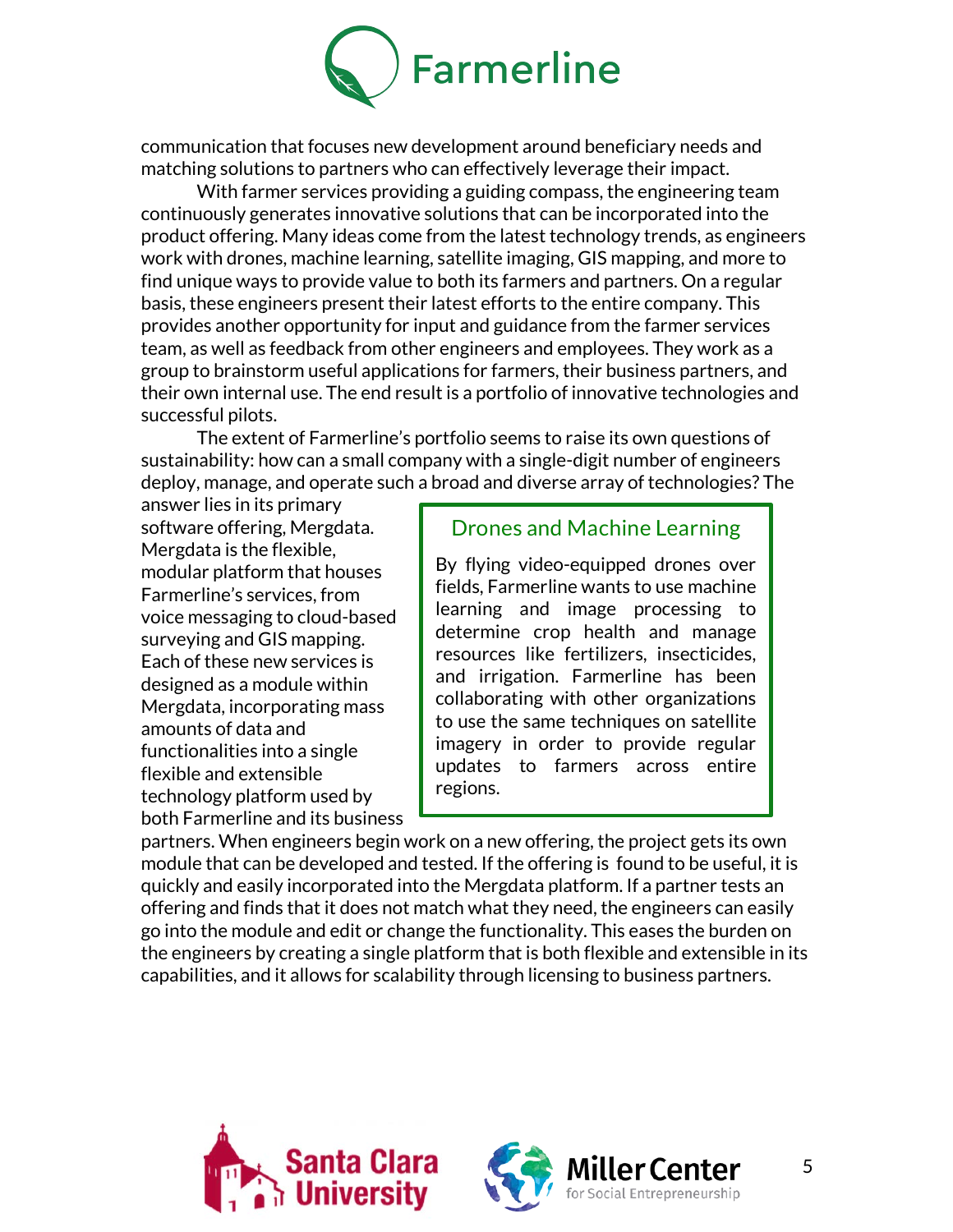

### **Partners for Scale**

Thanks to Farmerline's technological savvy and beneficiary empathy, it has been able to create a software platform useful for a variety of agribusinesses. By licensing its software to agribusinesses, NGOs, and the Ghanaian government, Farmerline dramatically increases its impact, reaching over 200,000 farmers to date, either directly or indirectly. The companies that use the Mergdata platform choose Farmerline because of its in-depth knowledge of the

### Linking up with Hershey's

Cocoalink is an Android application created by Farmerline in partnership with The Hershey's Company. It is an informational application targeted at cocoa farmers to promote best practices and reinforce the training required for sustainability certifications. Progress and knowledge retention can be tracked through quizzes that operate on a point system, adding a competitive incentive for continued use. The CocoaLink app is not proprietary to Hershey, making sustainable farming knowledge usable by any farmer with a plot of land and a cocoa tree.

agricultural ecosystem in developing countries. The platform, created and continually modified with the input of the farmer services team, is tailored to operate in an agribusiness context with the beneficiaries at the focal point. Such a service is a huge asset for international partners such as the Hershey's Company who are a step removed from day to day farm operations.

Farmerline's consistent attention to its beneficiary-focused platform – one that is useful for businesses to increase supply chain management and traceability – merges its social impact with a viable business model. There is unexplored potential to leverage the Mergdata platform for services beyond agribusinesses such as healthcare, education, and financing. Farmerline will begin to explore this new territory as it recently licensed Mergdata to the John Snow Institute (JSI), a Boston-based international public health research and training institute. JSI will use the surveying platform to connect patients with HIV directly to counseling services. While the partnership will initially launch in Ghana, JSI has hopes of scaling it to operations in other countries. While JSI is not an agribusiness, it has similar goals in mind: improving the livelihoods of underserved individuals. That is a language Farmerline speaks with fluency. The majority of Farmerline's business partners value impact creation. By demonstrating specific impact, Farmerline can adapt and extend its alignment of interest across a variety of development fields.





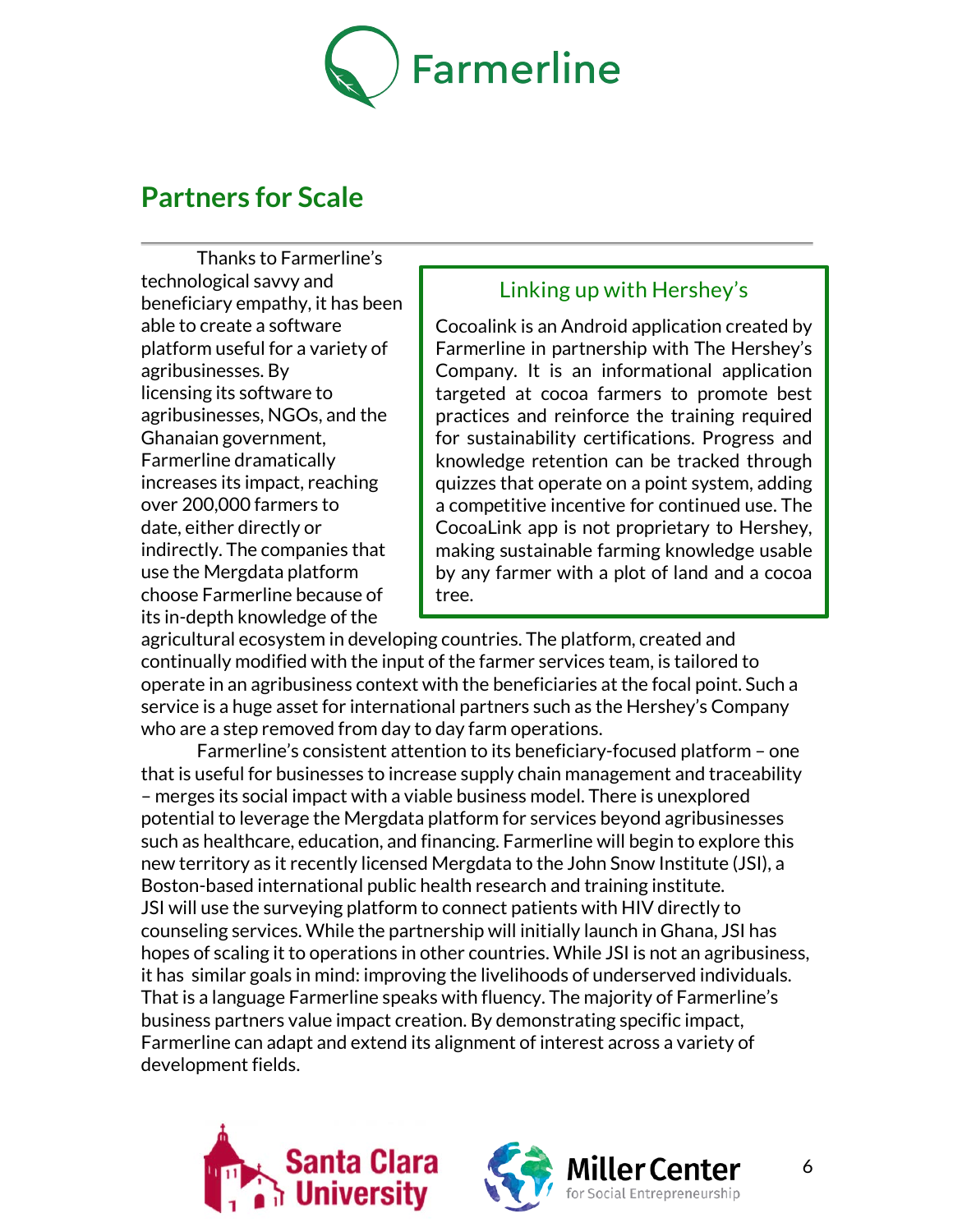



**Figure 2: All of Farmerline's internal operations add value to their platform for the beneficiaries and partners using it**